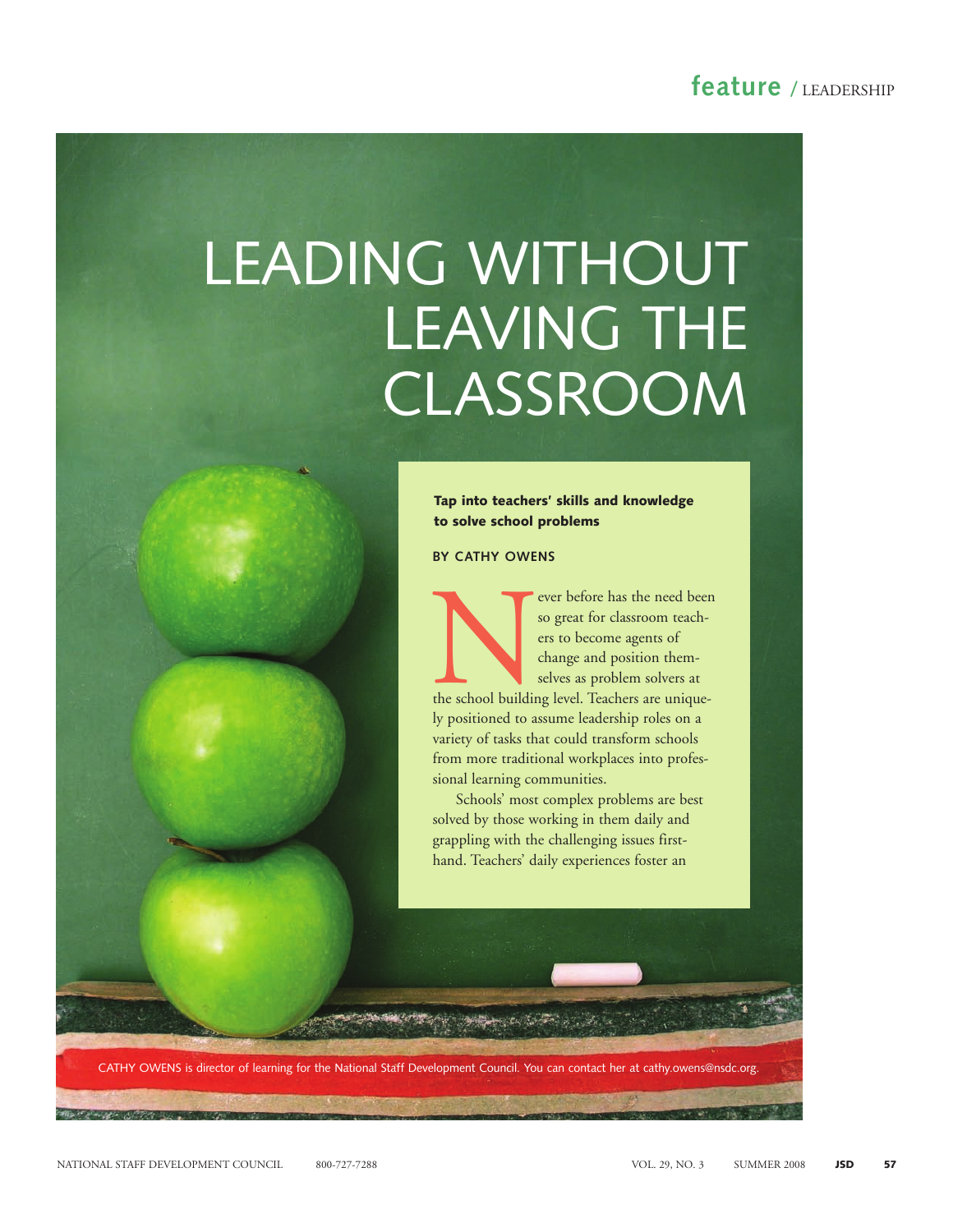## My journey to leadership

I have fond memories of my induction to teacher<br>leadership. I made the transition once I grew<br>weary of listening to my colleagues gripe about the<br>monthly staff development days where students were have fond memories of my induction to teacher leadership. I made the transition once I grew weary of listening to my colleagues gripe about the released from school three hours early so teachers could get "professionally developed." We had to report to the auditorium to sit and get inspired by motivational speakers who talked at us about teaching with power, stirring our passion, and going with gusto. Meanwhile, I sat in the back of the room and marked up yearbook proofs with power and gusto.

What really stirred my passion was learning that these speakers were being paid thousands of dollars professional development dollars — that I knew could be used to serve staff learning needs. I recruited a colleague to be my thinking partner and, together, we created a writing-across-the-curriculum plan where cross-departmental leadership teams assisted content teachers in adding at least one writing assignment to their weekly lessons. The goal was a 15% increase in our school's overall score on the state-mandated student writing exam. We presented the idea to the principal, who approved, and then to the staff, who not only cheered, but were fully present at our monthly three-hour data review and writing workshops led by cross-curricular team coaches. At the end of the year, writing scores increased by 27% overall, and the prin-



Cathy Owens

along with a program I clearly did not see as beneficial. This in no way helped my principal, who was under pressure to provide mandated staff development that may or may not fit his staff's needs.

cipal used the leftover staff development dollars to take all of us to a catered picnic in the

Looking back, I realize that initially I was behaving as part of the problem and not the solution. Rather than providing honest input and feedback on the staff development sessions, I silently went

park.

The solution to the staff development problem was something I and my colleagues understood all along, yet we neither volunteered our opinion nor felt it was invited. But as representatives of the teaching staff and thinking partners with the leadership staff, we were able to build bridges. The camaraderie that grew out of our collaborative planning was a rewarding milestone. While we met the overarching goal to increase student writing scores, we experienced other added benefits that helped create a professional learning culture in the school so teachers were not only glad to step up and lead but welcomed to do so.

inside view of what can be done. This inside advantage allows school-based teacher leaders to more creatively and often more quickly design solutions that get to the core of a school's problem long before an outsider has had time to review and assess what the school may need.

This is not to say that outside help from consultants is not at times necessary or helpful. Indeed, it can be. However, when teachers sit at the decision-making table, they can most efficiently respond to a school's needs. In my travels across the U.S. and Canada helping teachers enhance

their skills and strengths as leaders, I repeatedly hear the same feedback about what they encounter at work. They say, "Our schools don't need someone on the outside to come in and fix our problems. As teachers, we need to be first responders, offering the best and most practical solutions."

#### **HOW TEACHERS CAN LEAD**

Teachers have the potential to lead the profession, not just their individual practice. As leaders of learning communities, they can engage in deep collaborations that contribute to the overall effectiveness of schools. They

can assume leadership roles that will effect positive change in how other teachers teach, how all students learn, and how a professional learning community operates.

For example, teachers who are given flexible schedules such as an additional planning period may use that time to facilitate learning team meetings or model an effective lesson for new teachers. In schools with an influx of new staff, veteran teachers can create a welcoming team to ensure that newcomers have an easy transition. They may create learning circles for novice teachers to get infor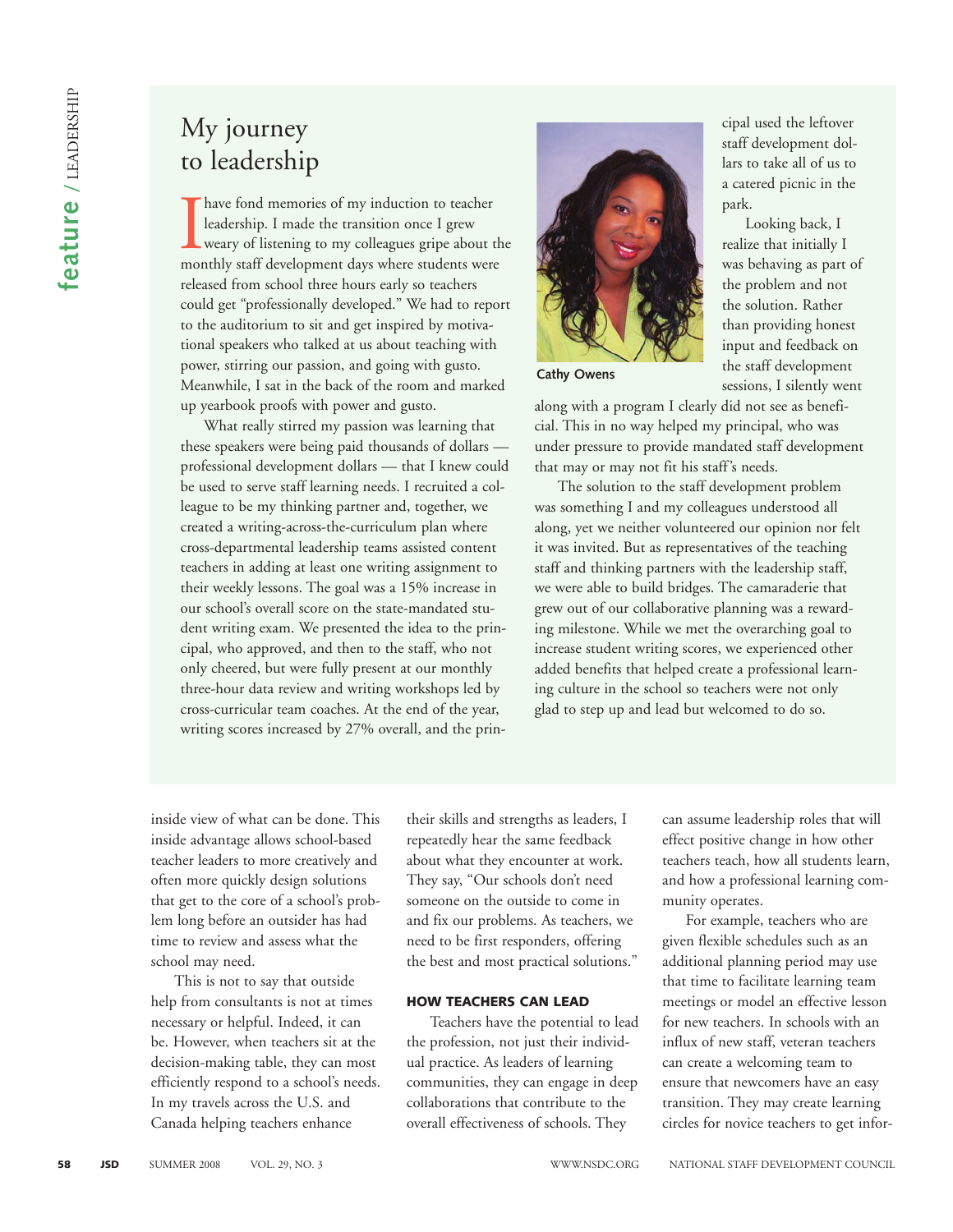mal refreshers on new math or literacy concepts or other content. Through distributed leadership, teacher leaders might assist the principal by designing staff development, contributing to agenda planning for faculty meetings, serving on site-based leadership teams, writing and managing grants, performing classroom walk-throughs, and leading schoolwide learning events. There are so many tasks that must be done for schools to make their visions a reality. The teachers in those schools are able to take the lead. Why don't they?

Often they know exactly what to do to improve a school's teaching and learning environment, but they are often not seen and, in some cases, do not see themselves as an integral part of school improvement teams. Historically, classroom teachers have been viewed as the ones who "kept the kids" while the "official" leaders made the big decisions. Teachers were responsible for implementing programs and policies, not designing them. Their job was to stay with the students. If they wanted to do any leading — a task solely reserved for the principal —they had to leave the classroom to do so. For years, becoming a principal was the only option for teachers who wanted to lead.

#### **DEVELOPING A LEADERSHIP MINDSET**

Teachers can take initiative by first recognizing their role in ensuring the success of all students and, second, by being willing to assume more responsibility for putting solutions in place. This starts with sharing an idea or having candid conversations with colleagues about what can happen without being stifled by what has happened in the past. Teachers have to be able to ask the hard questions, grapple with the difficult answers, and do the hard work necessary for effecting change. They must be willing to team with colleagues and principals in

order to shape internal policies and practices that change the way they work.

In stepping up, teachers must also be consciously competent as well as consciously incompetent. Not only must they acknowledge what they know but they must also realize and take measures to learn what they do not know. To be able to lead, teachers must have the knowledge and skills — emotional intelligence, trust building, facilitation, adult learning theory — necessary to engage colleagues.

#### **WAYS TO LEAD**

As agents of change who choose not to leave the classroom but rather to lead from the classroom, teachers can make steps toward leadership by helping colleagues with teaching methods. They can model best practices, share student evaluation methods, and videotape and review each other's teaching.

More importantly, teachers can offer solutions to some of the school's most challenging questions. For example, how do we accommodate the needs of at-risk students while simultaneously responding to the needs of advanced learners?

Classroom teachers have varying levels of skills for differentiating instruction for all learners. A teacher leader might address this challenge by identifying two or three teachers who have expertise in differentiation and asking them to lead learning labs for their colleagues. They may form monthly study groups to review and assess the needs of challenged students and collaboratively develop individualized learning plans to help those students achieve.

Another challenging question may be: How do we use achievement data to better assess student learning? Schools and districts are awash in data. A teacher leader can lead conversations on data-driven decision making. He or she can help principals collect and provide samples of assessment data and then walk colleagues through not only the review process but also the next actions necessary to ensure application of new knowledge.

Perhaps the most daunting questions are: How do we ensure that teachers get effective, job-embedded professional learning every day, and how can we ensure that this adult learning transfers into classroom practice? Teachers with an awareness of both student and teacher needs are in the best position to help principals shape professional learning. Teachers may choose to join the school improvement planning team and cre-

ate a schoolwide professional learning curriculum. They can research and share strategies for job-embedded learning. They can help develop flexible teaching schedules that allow for more team planning, encourage peer observation, promote onthe-job coaching, and foster daily reflection on practice.

Collaborating with colleagues and principals through shared leadership roles will push new teacher leaders to do more and help them develop skills to become more effective.

Through shared leadership teams, teacher leaders can get engaged in "the work behind the work," meaning the professional tasks in addition to the instruction of students, that require new business processes and staff protocols necessary for making a school's reform goals a reality. Teachers can share practical strategies for school improvement with principals who, as both team players and the final decision makers, are able to ensure implementation of these strategies.

**As agents of change who choose not to leave the classroom but rather to lead from the classroom, teachers can make steps toward leadership by helping colleagues with teaching methods.**